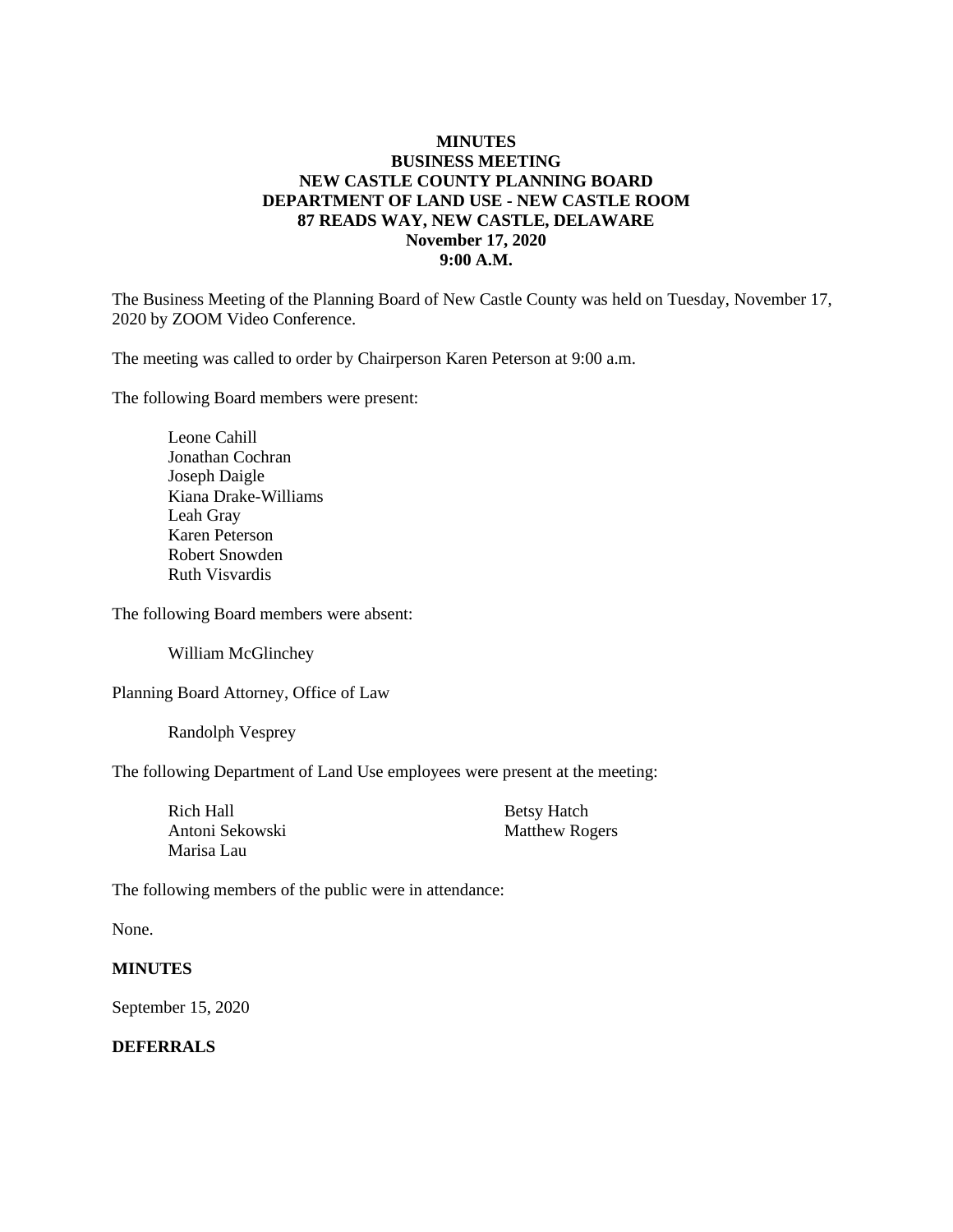**App. 2020-0004-T.** Text amendment to amend Chapter 40, Article 3 ("Use Regulations") and Article 33 ("Definitions") regarding Industrial Uses. **Ord. 20-008 is a text amendment to amend Article 3 and Article 33 of the Unified Development Code regarding Industrial Uses.**

#### **BUSINESS**

**App. 2019-0006-S/Z.** Northeasterly corner of Naamans Road and Society Drive. Exploratory Minor Land Development Plan, Rezoning, and PLUS Review for 727 Naamans Road proposes to rezone 0.63 acres, parcel 06-036-00.105 from Neighborhood Conservation (NC-21) to Commercial Neighborhood (CN) to construct a 3,250 S.F. retail building. **Ord. 20-088 will rezone 0.63 acres from NC-21 to CN and amend the 2012 Comprehensive Development Plan consistent therewith.** NC-21 to CN Zoning. CD 8. Brandywine Hundred.

The Department has considered the Standards for Zoning Map Amendment in Section 40.31.410, A through E, of the Unified Development Code, the proposed plan, and comments received by other agencies and the public. Based on this analysis, the Department of Land Use recommends **CONDITIONAL APPROVAL** of Ordinance 20-088 subject to the following condition:

• The revised renderings provided by the applicant dated October 28, 2020 shall be adopted as part of the plan approval.

At a business meeting held on November 17, 2020, the Planning Board considered the Department of Land Use recommendation. The Planning Board voted on a motion made by Ms. Cahill and seconded by Ms. Visvardis, to recommend **CONDITIONAL APPROVAL** of Ordinance No. 20-088 subject to the condition made by the Department of Land Use. The motion PASSED by a **VOTE of 8-0-0-1** (YES: Cahill-Krout, Cochran, Daigle, Drake-Williams, Peterson, Snowden, Visvardis, NO: none; ABSTAIN: none; ABSENT: McGlinchey).

In discussion preceding the vote, the Board members offered the following comments:

Ms. Peterson, Chair, noted that concerns raised at the hearing regarding the undeveloped, state-owned parcels to the east of the subject property along Naamans Rd had been addressed. She thanked Mr. Tracey for sending the Board documentation showing that the state has no intention of ever developing or selling these properties. The parcels cannot be sold as excess property because they were purchased with grant money.

#### **OTHER BUSINESS**

**App. 2020-0616-T (Ord. 20-101).** Ordinance 20-101 is a text amendment to amend the New Castle County Code, Chapter 28 ("Planning"), Section 28.01.003 ("Comprehensive Development Plan") to require a social justice element, an environmental justice element, and a hazards mitigation element be explicitly included in the 2022 Comprehensive Development Plan and all future comprehensive development plans and plan updates.

Ordinance 20-101 does not propose an amendment to Chapter 40 of the New Castle County Code (UDC) and therefore the Department of Land Use and the Planning Board are not required to provide a formal recommendation. The Department of Land Use acknowledges the importance of addressing Social Justice, Environmental Justice and Hazard Mitigation in the Comprehensive Plan and therefore **SUPPORTS** the Ordinance 20-101 with a recommendation that the sponsor works with the Departments of Land Use, Finance and Office of Law to develop a fiscal note that addresses the increased cost for implementing the proposed changes.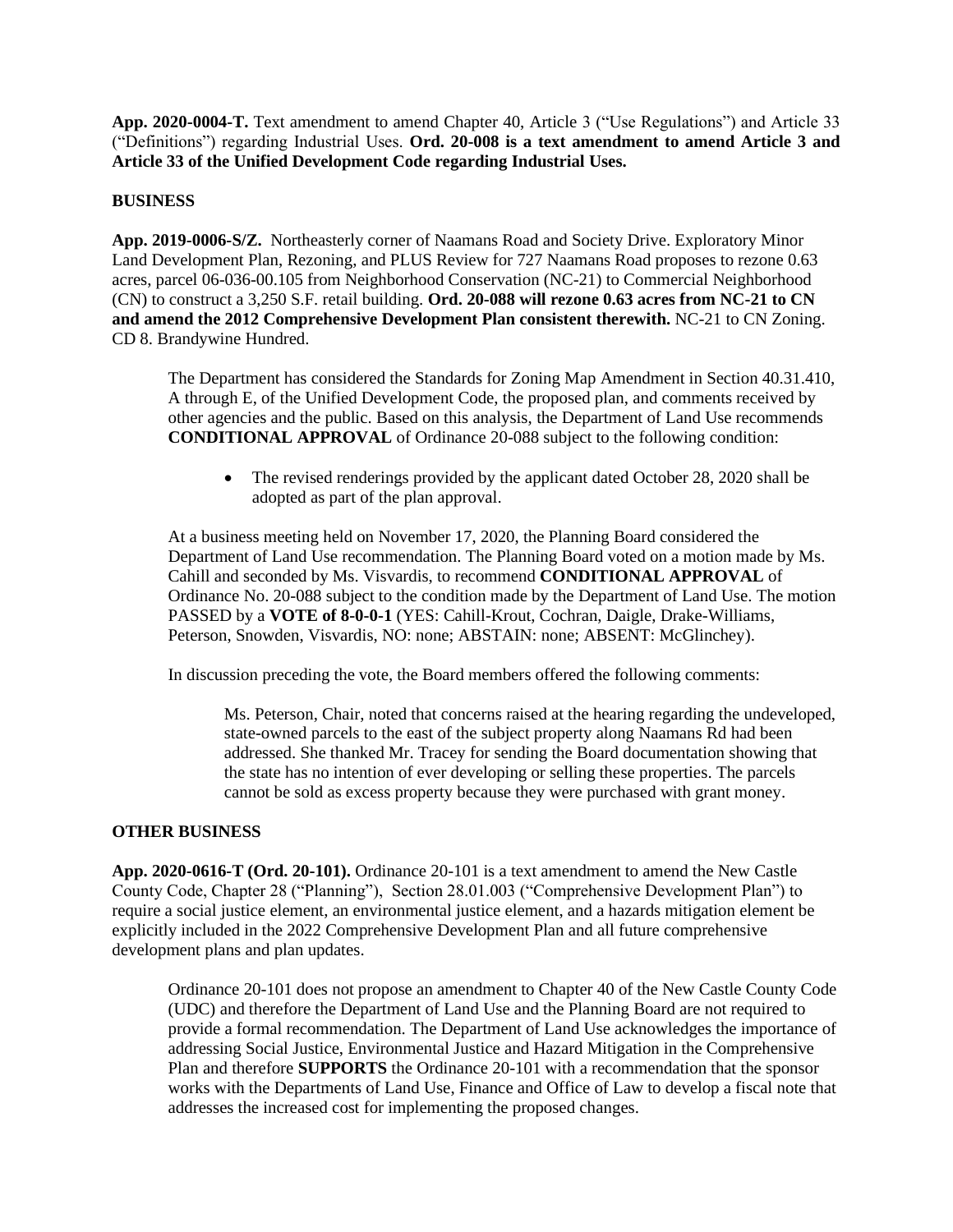At a business meeting held on November 17, 2020, the Planning Board considered the merits of Ordinance 20-101 and voted on a motion made by Mr. Snowden and seconded by Ms. Visvardis, to **SUPPORT** Ordinance No. 20-101. The motion **PASSED** by a **vote of 8-0-0-1** (YES: Cahill-Krout, Cochran, Daigle, Drake-Williams, Gray, Peterson, Snowden; Visvardis, NO: none; ABSTAIN: none; ABSENT: McGlinchey).

At the November 17, 2020 Planning Board Business Meeting the Board discussed Ordinance 20-101. Karen Peterson, Chair for the Planning Board, informed members that the Ordinance is listed as Other Business, since the Planning Board is not required by County Code to make a recommendation, being that it is not an amendment to the UDC or the Comprehensive Plan. She further informed the Board that any vote regarding the Ordinance would be at their discretion.

Kiana Williams, expressed her support for the ordinance stating that it is a "terrific idea especially considering everything that is currently going on." Ms. Visvardis voiced her support. Ms. Peterson voiced her support citing an article in the Washington Post titled "Shingle Mountain: How a Pile of Toxic Pollution Was Dumped in a Community of Color." She referenced the following comment by Chris Dowdy in the article:

You can draw a straight line from where Black folks gathered after emancipation to the redlining maps, to where you're more likely to be poisoned because of zoning, and where people die earlier.

Ms. Gray voiced her support stating that she had found the American Planning Association (APA) documentation referenced by Councilman Carter at the Public Hearing very helpful in understanding the subject, and it provided excellent legislative example for mitigating the impact of development on communities. She also spoke to the importance of the Ordinance with regards to giving teeth to addressing social inequities. Mr. Daigle voiced his support stating that while the Board is not legally required to speak to the matter, this is important and that he sees it as the Board's responsibility even though not required to comment, adding that the Board is one of the most important mechanisms for providing a venue for comments and participation for the community.

Lastly, Ms. Peterson reminded members that any proposed changes to the Board's by-laws will need to be submitted to her so they can be advertised before the next business meeting. The Board is required by law to review its by-laws and rules annually.

#### **REPORT OF COMMITTEES**

None.

#### **REPORT OF GENERAL MANAGER**

Richard Hall, General Manager of the Department, commended the Board on holding a vote and adding to the discussion of Ord. 20-101 from the public hearing. He provided additional background on Chapter 28 of the New Castle County Code, noting that due to what seemed an oversight in the Code this text amendment was not required to come before the Planning Board. He suggested that the Board review the powers and duties granted by the Code to consider whether any changes were needed. He also encouraged the Board to continue to work on the Comprehensive Plan to bring attention and shed light on the important issues addressed by this legislation. If the Ordinance is approved by Council, while having